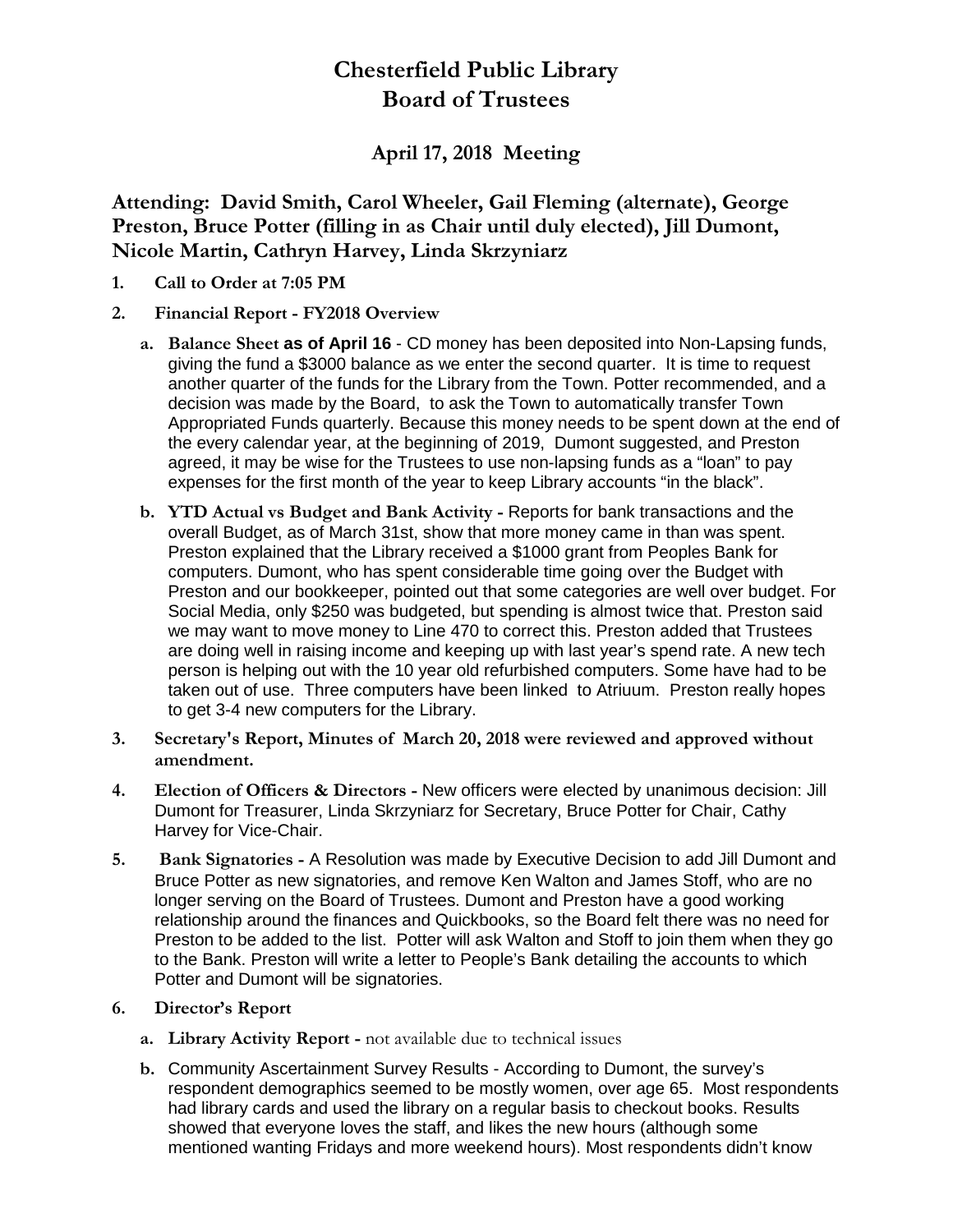about the homebound delivery option, thought the adult collection was good, and did not have much of an opinion about adult programs. Most respondents learned news about the Library through word of mouth, and requested tech training and improved quality of computer workstations. Dumont noted that not much information was collected from young adults and children, and that DVD availability needs to be promoted, as well as wifi services. Harvey suggested repeating the survey in a few years. Potter suggested using the sign out front, as well as Social Media, to promote the Library. Preston agreed to make the surveys available through the summer to capture information from summer residents and students. Dumont suggested contacting the new Town Parks & Recreation person to coordinate.

- **c.** Paint bids Preston publicly posted the painting job specifications in *The Commons* and at local paint stores. He also said that a little bit of carpentry work is needed as well. Three painting contractors have responded so far, and bids were in line with our budget. Potter speculated that we might need to call a special meeting to choose a bid to get the project going forward. Smith noted that we have to go to the Selectboard for approval to pay for this job from the Town's Trust fund. Preston will call and make sure the Library is on the Selectboard's agenda for next Wednesday after all bids are in. Smith recommended that the Trustees decide who the contractor will be and bring the bid price to the Selectboard, rather than the estimated cost. A decision was made by the Board to allow Preston to pick the winning bid without bringing the decision back to this board.
- **7. Old or Unfinished Business.**
	- **a. All Trustees have been sworn in.**
	- **b. NHLTA April 28 and May 14 Meetings – final sign up opportunity.** On April 28th, from 10:00- 2:00, Carol Wheeler, Linda Skrzyniarz, and Cathy Harvey will be attending Trustee Training. The conference on Monday, May 14th is being held from 8:00 - 3:00; Preston and Harvey will attend. Money from the state is available to pay for this conference.
	- **c. Atriuum Update**  Training is complete. The weeding process and security protocol need to be tackled next. New 14 digit barcodes are available for patrons. The Library is staying with 6 digit code for books for the time being.
	- **d. Community Ascertainment Survey Results-** See above
	- **e. Painting bid process-** See above
	- **f. Volunteer Appreciation**  Harvey and Preston will plan a celebration of the Library's wonderful (approximately 20) volunteers and then get back to the Trustees with the details.
- **8. New Business**
	- a. Potter questioned whether it is right for him to be on the Endowment Committee as well as be the Chair of the Trustees. He sees a conflict of interest. Harvey said he could still go as a Liason, but she volunteered to go to the Endowment Committee meeting in his place.
	- b. Martin is looking for her replacement. Ed Cheever would like to continue to be an Alternate. We should all be looking for new people for the board.
	- c. Potter wants more computers for the public. A motion was made to buy more public computers and use the monitors the Library already owns. Preston will research computer prices and buy 3 computers if possible. If grant money will only buy 2, Preston will bring a price back to the board for a third computer. Potter made a motion that Preston spend the \$1000 grant money on new computers and the Board agreed.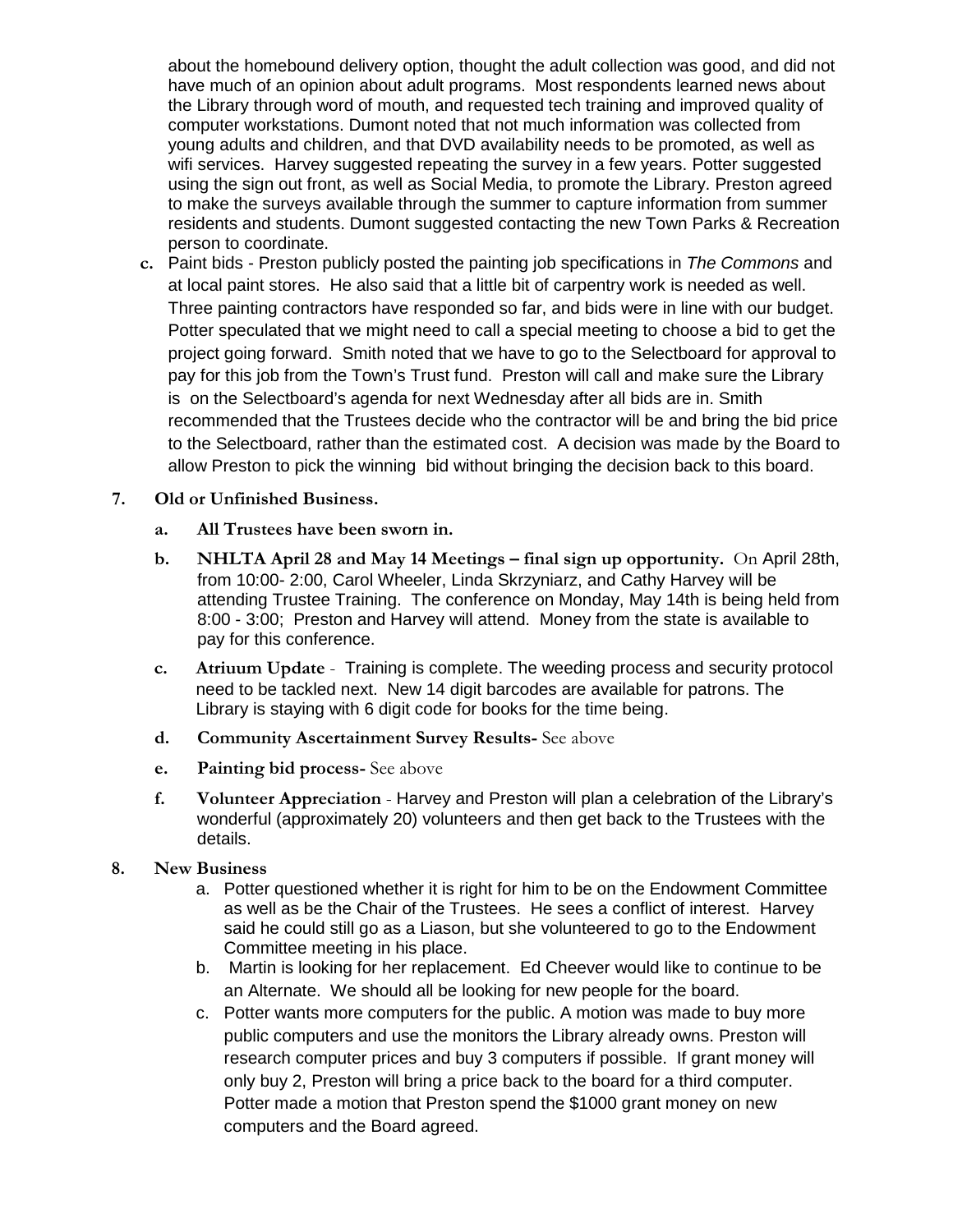- d. Book Sale The Book Sale is still scheduled for the summer, on July 4th. Preston is going to make use of ALL of the weeded books, donating the books not sold. Harvey suggested offering community service hours to high school students to help with the heavy lifting.
- e. Library Auction Time to start collecting donations! A list of previous donors will be brought to the next Board meeting. To keep the auction fresh, Dumont suggested putting donations out for a shorter period of time and having a party to culminate the Auction (a night for final bids?) in August. Trustees unanimously agreed to hold another auction this summer. Harvey suggested sending a letter to vendors the Library already uses to get some donations. Fleming volunteered to help put a committee together.
- f. Preston pointed out the need for LED lighting conversion in the Library. The lights also need to be cleaned … Smith noted the Library's Trust Fund is exhausted, but the Town has a Building Maintenance Fund, monies set aside for "anticipated needs" for the Town buildings. The Library will need to get on their list of "to do's" for money for this project. Preston will ask the Selectboard about money for lighting before further discussion at our next meeting.
- g. The CD money should be reinvested. Dumont suggested US Treasury (thirteen week) Bonds at Treasurydirect.gov., paying around 8% currently. She will look into them to see if a nonprofit can buy them. A motion was made for her to invest \$10K in these Bonds, if they are available.
- **9. Public Comment**  none

#### **10. Summary of Decisions Made -**

- **a.** Preston will work with the Town to set up an automatic transfer of money at the beginning of every quarter to the Library from the Town Appropriated Fund.
- **b.** New bank signatories are Dumont and Potter**.**
- **c.** New officers were elected: Jill Dumont, Treasurer; Linda Skrzyniarz, Secretary; Bruce Potter, Chair; and Cathy Harvey,Vice-Chair.
- **d.** Preston will decide the winning painting contractor's bid and schedule the job.
- **e.** Harvey will represent the Trustees at the next Endowment Committee meeting.
- **f.** Preston will spend the \$1000 grant money on new computers.
- **g.** Trustees agreed to hold another Book Sale and Library Auction this summer.
- h. Dumont will reinvest the Library's CD money if Treasury Bonds are an option.

#### **11. Assignments for Next Meeting-**

- **a.** Potter will ask Walton and Stoff to go to the Bank and rescind their signatories.
- **b.** Preston will write a letter to the Bank detailing the new signatories for each Library account.
- **c.** Preston will make the community surveys available throughout the summer.
- **d.** Preston will attend the Selectboard's meeting next Wednesday, with a paint bid for the Library exterior.
- **e.** On Saturday, April 28th, Wheeler, Skrzyniarz, and Harvey will attend Trustee Training.
- **f.** On Monday, May 14th, Preston and Harvey will attend a NHLTA conference.